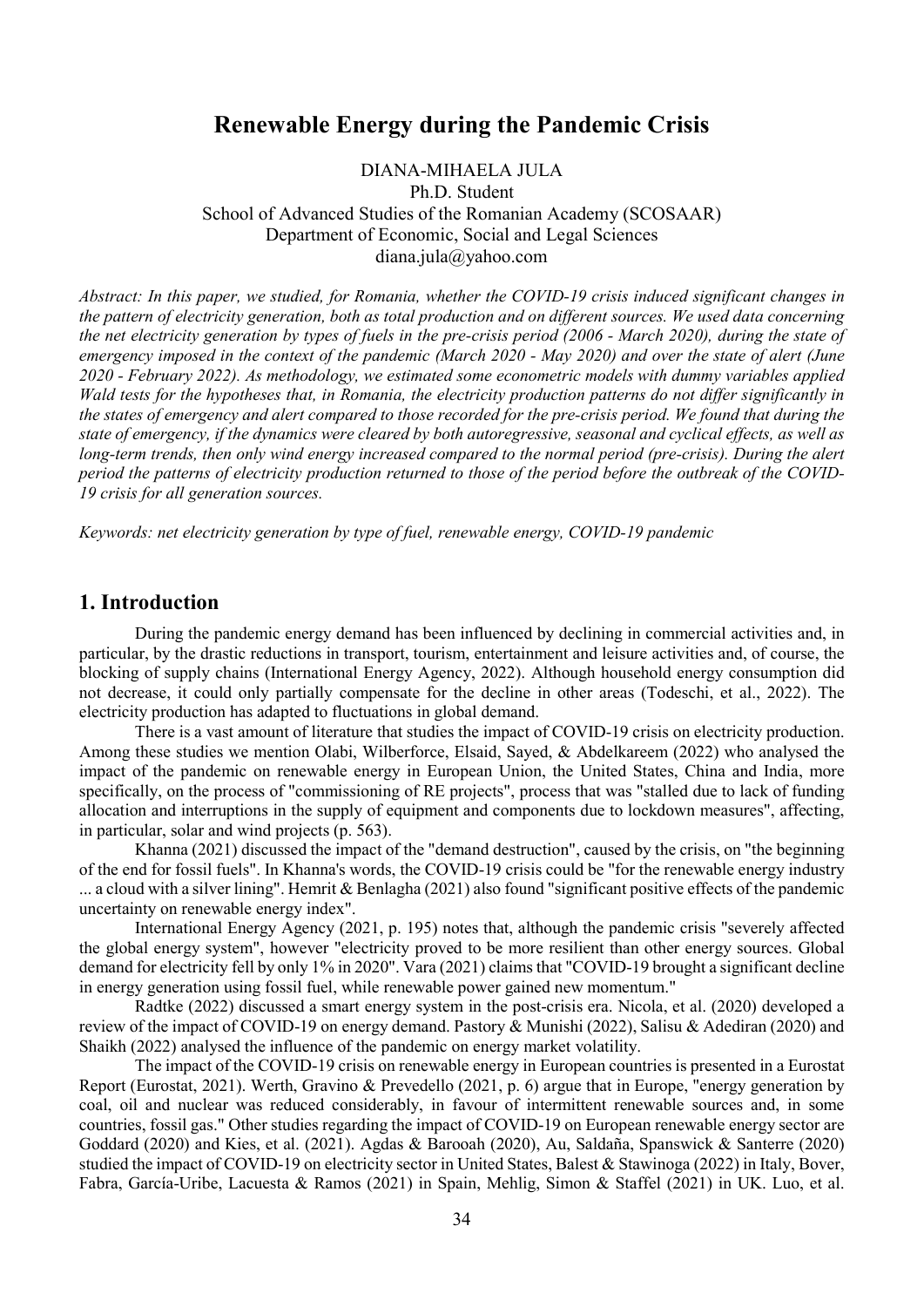(2022) analysed the impact of COVID-19 on the green power sector in Netherlands. Wang, Huang & Li (2022), Lu, Liu, Xie & Xu (2021), Dong, Ji, Mustafa & Khursheed (2021) conducted a survey concerning the crisis impact on renewable energy in China. Shekhar, Suri, Somani, Lee & Arora (2021) studied renewable energy in India, during the pandemic.

 For Romania, we mention the papers by Jula (2021a) and Jula (2021b), Iancu, Darab & Cîrstea (2021) and Soava, Mehedintu, Sterpu & Grecu (2021).

 In this paper, we studied, for Romania, the impact of the COVID-19 crisis on the net production of electricity by types of fuels, in the pre-crisis period (2006 - March 2020), during the state of emergency imposed in the context of the pandemic (March 2020 - May 2020) and over the state of alert (June 2020 - February 2022). We tested whether the COVID19 crisis induced significant changes in the pattern of electricity generation, both as total production and on different sources.

## 2. Data and Methodology

We used monthly data concerning net electricity generation by type of fuel from Eurostat (table nrg cb pem, retrieved from https://appsso.eurostat.ec.europa.eu/nui/show.do?dataset=nrg\_cb\_pem&lang=en). Data of the Eurostat, in Gigawatt-hour (GWh), refer to total electricity generation, electricity produced from combustible fuels (renewable and non-renewable), coal and manufactured gases, natural gas, oil and petroleum products (excluding biofuel portion), hydro (pure, mixed and pumped hydro power), geothermal, wind (on shore and off shore), solar (thermal and photovoltaic), nuclear fuels and other fuels not elsewhere classified (n.e.c.).

 Monthly electricity generation data by fuel types are available at Eurostat since January 2016. Given that the state of alert, generated by the COVID-19 pandemic, was lifted in Romania starting with March 9, 2022, we selected February 2022 as the end date of our analysis. In the Eurostat database, mentioned above, for Romania, there are no data reported on electricity produced from combustible fuels non-renewable, from mixed and pumped hydro power, geothermal, wind off shore, solar thermal and electricity from other fuels n.e.c.

As methodology, we used the econometric estimations of some models with dummy variables (Jula  $\&$ Jula, Econometria seriilor de timp, 2019) and Wald tests for the hypotheses that, in Romania, the electricity production patterns do not differ significantly in the states of emergency and alert, compared to those recorded for the pre-crisis period.

## 3. Econometric models and results

### 3.1. Total electricity generation

For the time series total electricity generation (net electricity generation by all the sources), the standard unit root tests (Augmented Dickey-Fuller test, Phillips-Perron test, Dickey-Fuller GLS test, Elliott-Rothenberg-Stock Point-Optimal test, Ng-Perron tests) reject the null hypothesis of unit root at 5% level, in models with constant and linear trend as exogenous and the Kwiatkowski-Phillips-Schmidt-Shin test statistic do not reject the null of stationarity. Moreover, HEGY test (Hylleberg, Engle, Granger, & Yoo, 1990) rejects the unit roots for all seasonal frequencies, in the models with seasonal dummies. Based on these results, we accept the hypothesis that the series is stationary in the model with constant and trend (Figure 1). bula, Econometria seruito de tump, 2019) and Wald tests for the hypotheses that, in Romania, the electricity<br>production patterns do not differ significantly in the states of emergency and alert, compared to those recorde

 We test whether or not electricity production during the COVID-19 crisis differs significantly from production in normal times.

We considered three periods (pre-crisis, state of emergency, state of alert) and built an econometric model as the following:

$$
\begin{aligned} TEG_{t}&=a_{1}D_{2016m01-2020m02}+a_{2}D_{2020m03-2020m05}+a_{5}D_{2020m06-2022m02}+\\ &+b_{i}D\bigl(month_{i}\bigr)+trend+cycle+e_{t} \hspace{2.5cm}\big[Eq.1\big] \\ e_{t}&\Box\ SAR(p)(P)_{s=12} \end{aligned} \hspace{0.5cm} \begin{aligned} \end{aligned} \hspace{0.5cm} \begin{aligned} \end{aligned} \hspace{0.5cm}+\begin{aligned} R_{5}D_{2020m06-2022m02}+R_{5}D_{2020m06-202m02}\big] \end{aligned}
$$

where

- t time index  $(t = 1, for 2016m01, i.e., January 2016, ..., t = 74, for 2022m02, i.e., February)$ 2022)
- TEG total electricity generation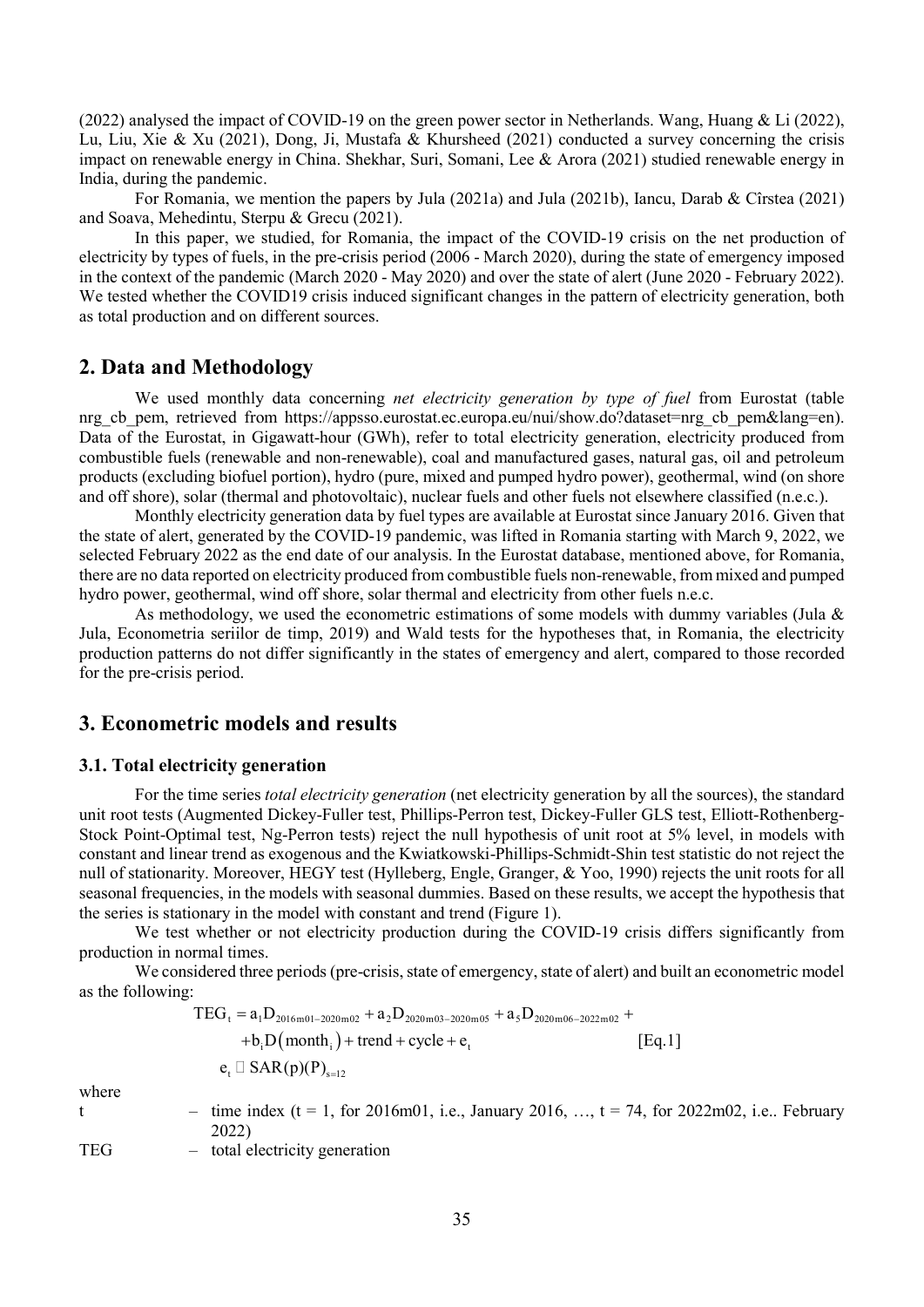| $D_{2016m01-2020m02}$ – |       | dummy variable for pre-crisis period, with the value 1 between January 2016 – February 2020                           |
|-------------------------|-------|-----------------------------------------------------------------------------------------------------------------------|
|                         |       | and zero between March 2020 – February 2022.                                                                          |
| $D_{2020m03-2020m05}$ - |       | dummy variable for the state of emergency period, with the value 1 between March $2020 -$                             |
|                         |       | May 2020 and zero otherwise (the state of emergency has been introduced on March 16, 2020)                            |
|                         |       | and ended on 14 May 2020)                                                                                             |
| $D_{2020m06-2022m02}$ – |       | dummy variable for the state of alert period, with the value 1 between June $2020$ – February                         |
|                         |       | 2022 and zero between January $2016 -$ May 2020 (the state of alert was in effect from May                            |
|                         |       | 15, 2020, until March 8, 2022)                                                                                        |
| D(month <sub>i</sub> )  | $ \,$ | dummy variables for each month. In order to avoid the perfect collinearity with the dummy                             |
|                         |       | variables introduced for the periods of pre-crisis, the state of emergency, the state of alert                        |
|                         |       | respectively, we dropped the dummies for January and December.                                                        |
| trend                   |       | - polynomial time function                                                                                            |
| cycle                   |       | - cyclic component (usually, four years)                                                                              |
|                         |       | $SAR(p)(P)_{s=12}$ – seasonal autoregressive process, with p - the order of the autoregressive part, P - the order of |
|                         |       | the seasonal autoregressive part and seasonality $(s) = 12$ months                                                    |
| $e_t$                   |       | $-$ error variable                                                                                                    |
| $a_1  a_5$              |       | $-$ coefficients of the dummy variables                                                                               |
| $b_i$                   |       | - coefficients of the dummy variables for each month $(i = 2, , 11)$                                                  |



Figure 1. Total electricity generation

Source: Eurostat database (table nrg\_cb\_pem),

https://appsso.eurostat.ec.europa.eu/nui/show.do?dataset=nrg\_cb\_pem&lang=en

The coefficient  $a_1$  estimates the average, in normal times (before the pandemic), of total net electricity generation, if the dynamics were cleared by both autoregressive, seasonal and cyclical effects, as well as longterm trends. The  $a_2$  estimates the average of production during the state of emergency, while  $a_3$  evaluates the average during the state of alert. If the coefficients  $a_2$  and  $a_3$  differ significantly from the  $a_1$ , then the COVID-19 pandemic meaningfully affected the total net electricity generation.

 Next, instead of considering the period of the state of emergency homogeneous, we detailed it by months. This version of econometric model is the following:

$$
TEG_{t} = a_{1}D_{2016m01-2020m02} + a_{2}D_{2020m03} + a_{3}D_{2020m04} + a_{4}D_{2020m05}
$$
  
\n
$$
+a_{5}D_{2020m06-2022m02} + b_{i}D(month_{i}) + trend + cycle + e_{t}
$$
  
\n[Eq.2]  
\n
$$
e_{t} \Box
$$
 SAR(p)(P)<sub>s=12</sub>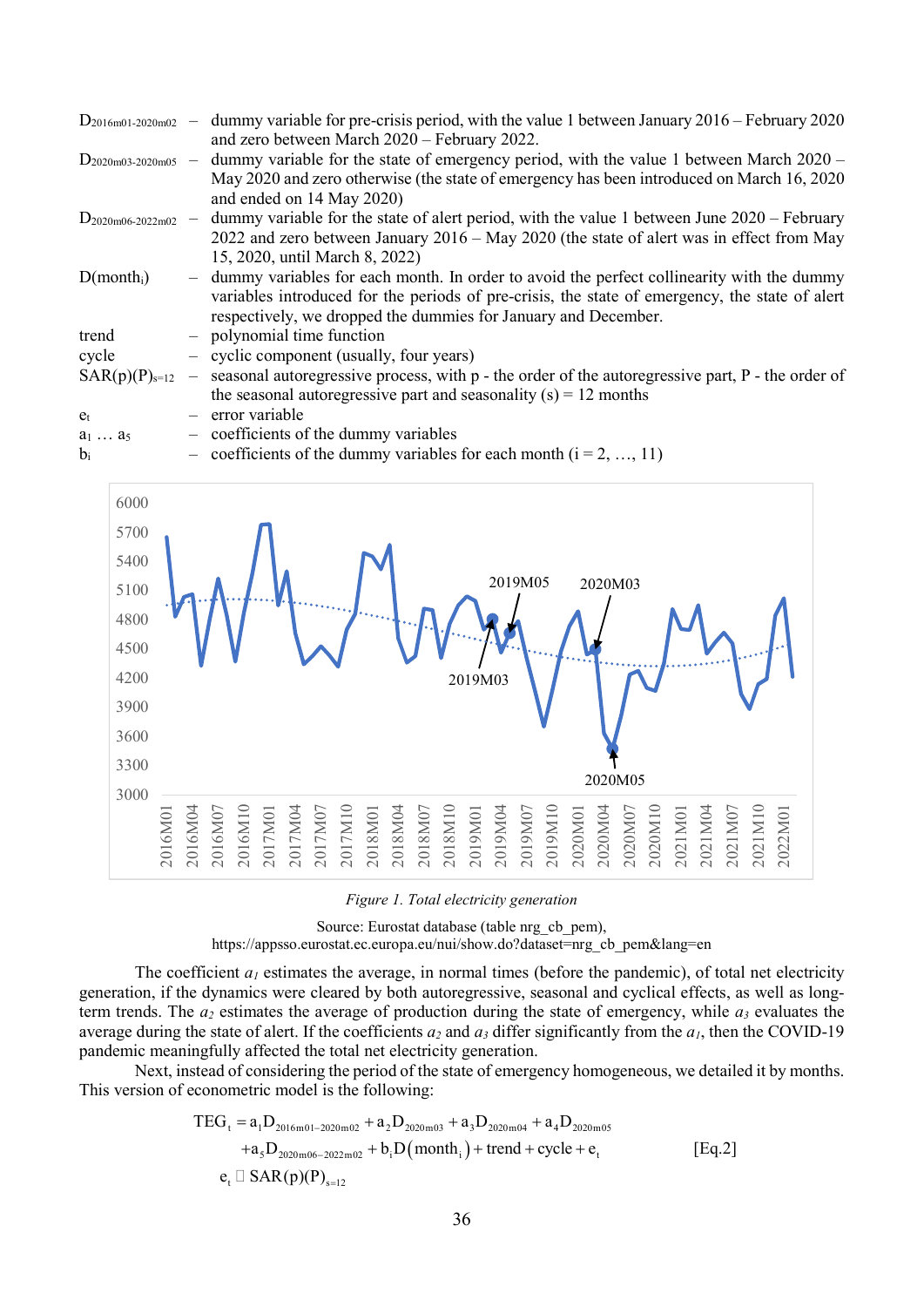where

 $D_{2020m03}$  – dummy variable for March 2020 (the state of emergency has been introduced since March 16, 2020)  $D_{2020m04}$  – dummy variable for April 2020 (April 2020 is the only month that has been fully covered by the state of emergency)

D2020m05 – dummy variable for May 2020 (the state of emergency ceased on 14 May 2020) and the other symbols are identical to those in the first model.

Here, the coefficients  $a_2$ ,  $a_3$  and  $a_4$  estimate the average of production during each month from the state of emergency period, while  $a_5$  evaluate the average during the state of alert. If the coefficients  $a_2$ ,  $a_3$ ,  $a_4$  and  $a_5$ differ significantly from the  $a<sub>1</sub>$ , then the COVID-19 pandemic meaningfully affected the total net electricity generation. The estimators for both econometric models are in Table 1.

| Variable                | Coefficient<br>(Std. Error) | [t-Statistic]<br>Prob.  | Variable                | Coefficient<br>(Std. Error) | [t-Statistic]<br>Prob.  |
|-------------------------|-----------------------------|-------------------------|-------------------------|-----------------------------|-------------------------|
| $D_{2016m01-2020m02}$   | 5584.684<br>(67.67495)      | [82.52218]<br>0.0000    | $D_{2016m01-2020m02}$   | 5585.596<br>(62.9910)       | [88.67295]<br>0.0000    |
| $D_{2020m03-2020m05}$   | 5387.135<br>(232.0771)      | [23.21270]<br>0.0000    |                         |                             |                         |
|                         |                             |                         | $D_{2020m03}$           | 5337.661<br>(338.9654)      | [15.74692]<br>0.0000    |
|                         |                             |                         | $D_{2020m04}$           | 5146.278<br>(271.9079)      | [18.92655]<br>0.0000    |
|                         |                             |                         | $D_{2020m05}$           | 5507.192<br>(257.0961)      | [21.42075]<br>0.0000    |
| $D_{2020m06-2022m02}$   | 5550.766<br>(148.1768)      | [37.46043]<br>0.0000    | $D_{2020m06-2022m02}$   | 5560.998<br>(138.3696)      | [40.18944]<br>0.0000    |
| $cos(2\pi t/48)$        | $-150.8561$<br>(54.19134)   | $[-2.783768]$<br>0.0074 | $cos(2\pi t/48)$        | $-144.8918$<br>(48.36602)   | $[-2.995735]$<br>0.0000 |
| t                       | $-11.01293$<br>(1.997918)   | $[-5.512200]$<br>0.0000 | t                       | $-11.07255$<br>(1.920959)   | $[-5.764074]$<br>0.0247 |
| AR(1)                   | 0.387630<br>(0.102623)      | [3.777235]<br>0.0004    | AR(1)                   | 0.395949<br>(0.099667)      | [3.972700]<br>0.0002    |
| AR(3)                   | 0.366594<br>(0.128596)      | [2.850736]<br>0.0062    | AR(3)                   | 0.362852<br>(0.137249)      | [2.643748]<br>0.0108    |
| AR(4)                   | $-0.468397$<br>(0.124169)   | $[-3.772238]$<br>0.0004 | AR(4)                   | $-0.502631$<br>(0.134169)   | $[-3.746249]$<br>0.0005 |
| SAR(12)                 | $-0.595404$<br>(0.120803)   | $[-4.928715]$<br>0.0000 | SAR(12)                 | $-0.633361$<br>(0.116832)   | $[-5.421106]$<br>0.0000 |
| Monthly dummy variables |                             |                         | Monthly dummy variables |                             |                         |
| 0.887319<br>R-squared   |                             |                         | R-squared               |                             | 0.895172                |

Dependent Variable: Total electricity generation

Source: Econometric estimates based on Eurostat data (table nrg\_cb\_pem), on line at https://appsso.eurostat.ec.europa.eu/nui/show.do?dataset=nrg\_cb\_pem&lang=en.

All coefficients  $a_i$  are significantly different from zero, at the threshold  $p \le 10^{-4}$ . The time series for total net electricity generation has a four-year cyclical component. For the first model, when the dynamics were cleansed of cyclical, seasonal, autoregressive and trend effects, the probabilities associated (in the Wald test) with the hypotheses that the coefficients in COVID-19 crisis periods do not differ significantly from those in pre-crisis time are 0.34 (for the state of emergency) and 0.75 (state of alert), respectively. Both probabilities are well above the standard threshold of 0.05! Besides, the probability associated with the hypothesis that all the coefficients are equals among them (i.e., statistically,  $a_1 = a_2 = a_3$ ) is 0.63. This means that, taken as a whole, the electricity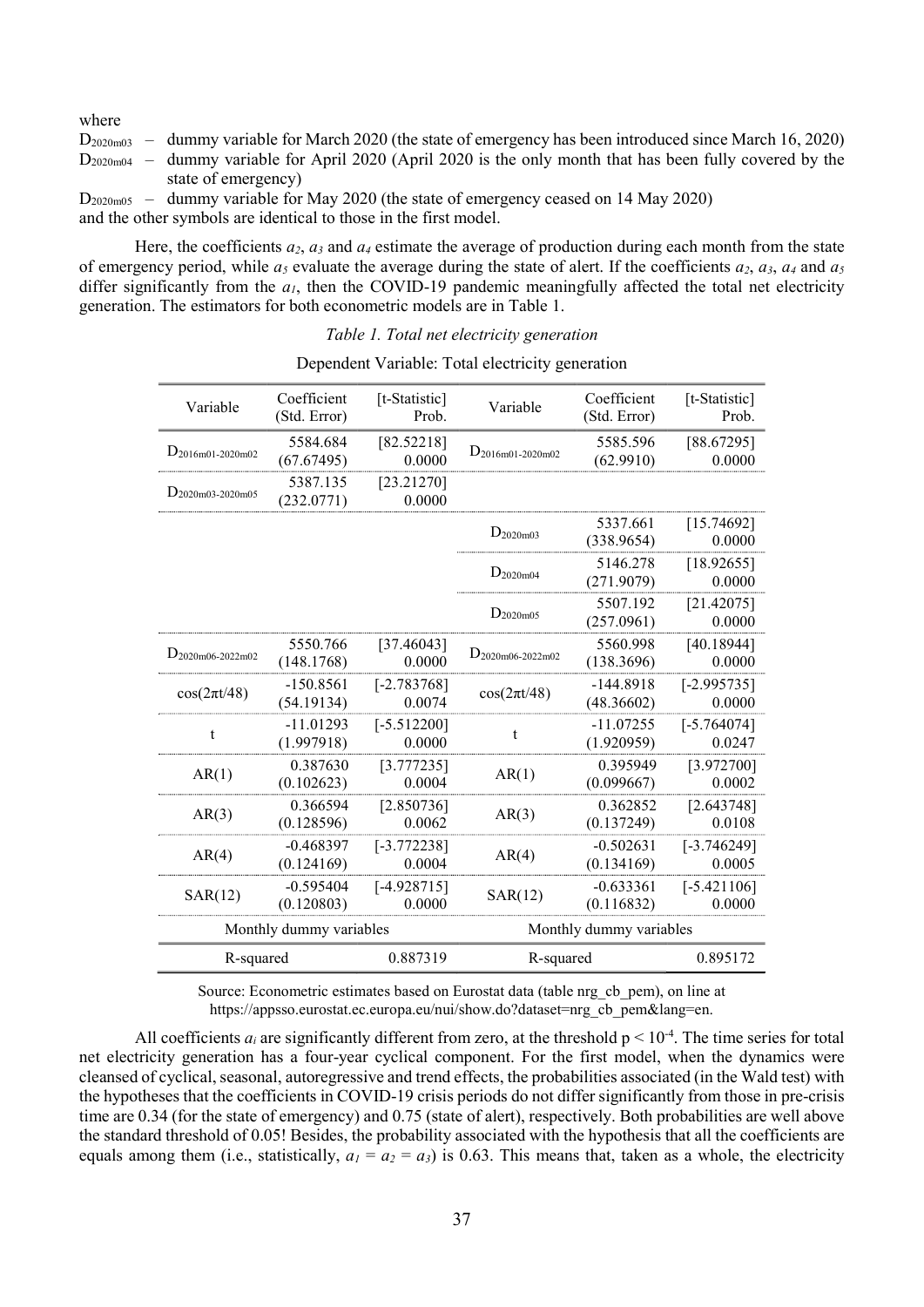generation patterns during COVID-19 crisis do not differ significantly from those in the pre-crisis period (Table 2).

| <i>The null hypothesis:</i> if the dynamics were cleansed of<br>seasonal, autoregressive and trend effects, then | Probability | Obs.: Wald test for<br>coefficients from |
|------------------------------------------------------------------------------------------------------------------|-------------|------------------------------------------|
| Average of total net electricity generation during the<br>state of emergency $=$ average on pre-crisis period    | 0.338       | Eq. $1$                                  |
| Average of total net electricity generation on March<br>$2020$ = average on pre-crisis period                    | 0.447       | Eq. $2$                                  |
| Average of total net electricity generation on April<br>$2020$ = average on pre-crisis period                    | 0.088       | Eq. $2$                                  |
| Average of total net electricity generation on May<br>$2020$ = average on pre-crisis period                      | 0.745       | Eq. $2$                                  |
| Average of total net electricity generation during the<br>state of alert = average on pre-crisis period          | 0.749       | Eq. $1$                                  |
| Averages of total net electricity generation in all<br>periods are equal to each other                           | 0.630       | Eq. 1                                    |

Table 2. Wald test on coefficient equality in econometric equations of total net electricity generation

Source: Econometric estimates based on Eurostat data (table nrg\_cb\_pem), on line at https://appsso.eurostat.ec.europa.eu/nui/show.do?dataset=nrg\_cb\_pem&lang=en

 For a more detailed analysis, we divided the emergency period (March 16, 2020 - May 14, 2021) by months. Econometrically, we solved a model like the one described by equation 2. For this model, the probability associated in Wald test with the hypothesis that the coefficient of dummy variable for April 2020 ( $\hat{a}_3$  = 5146.278) do not differ significantly from pre-crisis period (when the estimator is  $\hat{a}_1$  = 5585.596) is 0.089. April 2020 is the only month that has been fully covered by the state of emergency. This means that, the average of total net electricity generation on April 2020 is significantly smaller than the average before the COVID-19 crisis, when the dynamics were cleansed of cyclical, seasonal, autoregressive and trend effects. For March 2020 and May 2020, the coefficients do not differ significantly for pre-crisis parameter (for March, this probability is 0.44, in Wald test and for May 2020, the probability is 0.74). Moreover, the pattern of production in state of alert returned to the pre-crisis standing: if we reject the hypothesis that, statistically,  $a_5 = a_1$ , then the risk of error is 0.80 (well above the standard threshold of 0.05!). This means that the COVID-19 pandemic negatively affected the Romanian total net electricity generation in April 2020 and did not significantly affect the pattern of production in the other months of the emergency and alert states. This finding is consistent with the International Energy Agency remark (International Energy Agency, 2021, p. 195) that, even if the pandemic crisis "severely affected the global energy system", however "electricity proved to be more resilient than other energy sources. Global demand for electricity fell by only 1% in 2020" (see also Jula, 2021b).

### 3.2. Electricity generation by combustible fuels

As in the case of total electricity production, discussed above, for the time series *electricity generation* by combustible fuels (Figure 2), the standard unit root tests (Augmented Dickey-Fuller test, Phillips-Perron test, Dickey-Fuller GLS test, Elliott-Rothenberg-Stock Point-Optimal test, Ng-Perron tests) reject the null hypothesis of unit root at 5% level, in models with constant and linear trend as exogenous and the Kwiatkowski-Phillips-Schmidt-Shin test statistic do not reject the null of stationarity. Moreover, HEGY test (Hylleberg, Engle, Granger, & Yoo, 1990) rejects the unit roots for all seasonal frequencies, in the models with seasonal dummies. Based on these results, we accept the hypothesis that the series is stationary, in the model with constant and linear trend.

We test if *electricity production by combustible fuels* during the COVID-19 crisis differs significantly from production in normal times.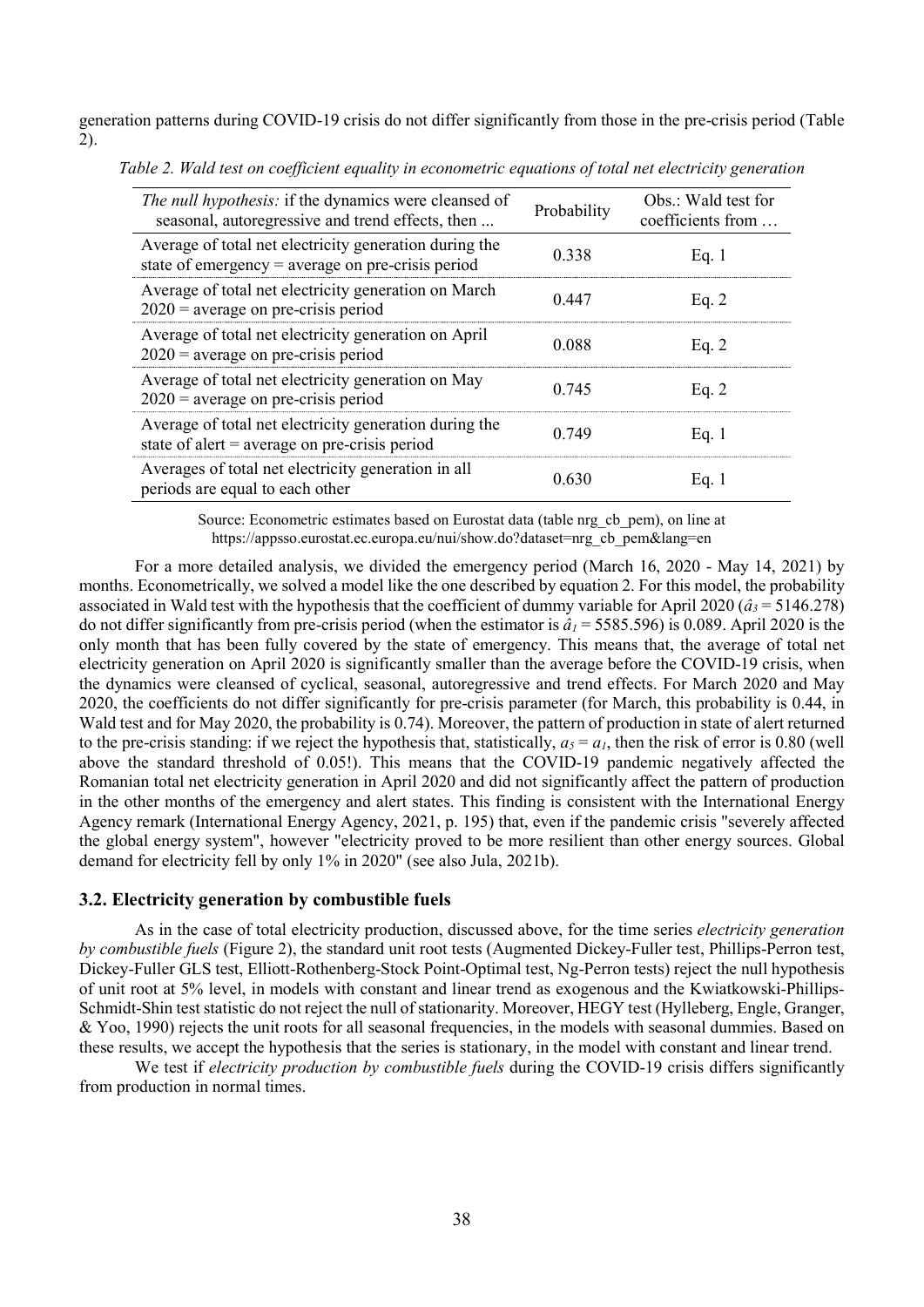

Figure 2. Electricity generation by combustible fuels



 We have considered, as above, three periods (pre-crisis, state of emergency, state of alert) and built an econometric model as the following:

$$
CF_{t} = a_{1}D_{2016m01-2020m02} + a_{2}D_{2020m03-2020m05} + a_{5}D_{2020m06-2022m02} ++ b_{i}D(month_{i}) + trend + cycle + e_{t}
$$
\n
$$
e_{t} \Box SAR(p)(P)_{s=12}
$$
\n[Eq.3]

where CF is electricity generation by combustible fuels and the other symbols are identical to those in the model described by Eq. 2. The estimators for econometric models are in Table 3.

Table 3. Electricity generation by combustible fuels

Dependent Variable: Electricity generation by combustible fuels

| Variable               | Coefficient<br>(Std. Error) | [t-Statistic]<br>Prob.  |
|------------------------|-----------------------------|-------------------------|
| $D_{2016m01-2020m02}$  | 2331.013<br>(54.06268)      | [43.11685]<br>0.0000    |
| $D_{2020m03-2020m05}$  | 1866.608<br>(227.2754)      | [8.212976]<br>0.0000    |
| $D_{2020m06-20220m02}$ | 1926.900<br>(82.04903)      | [23.48474]<br>0.0000    |
| $cos(2\pi t/48)$       | $-125.1142$<br>(48.62657)   | $[-2.572960]$<br>0.0127 |
| AR(1)                  | 0.336174<br>(0.146501)      | [2.294678]<br>0.0254    |
| R-squared              | 0.840751                    |                         |

Source: Econometric estimates based on Eurostat data (table nrg\_cb\_pem), on line at https://appsso.eurostat.ec.europa.eu/nui/show.do?dataset=nrg\_cb\_pem&lang=en.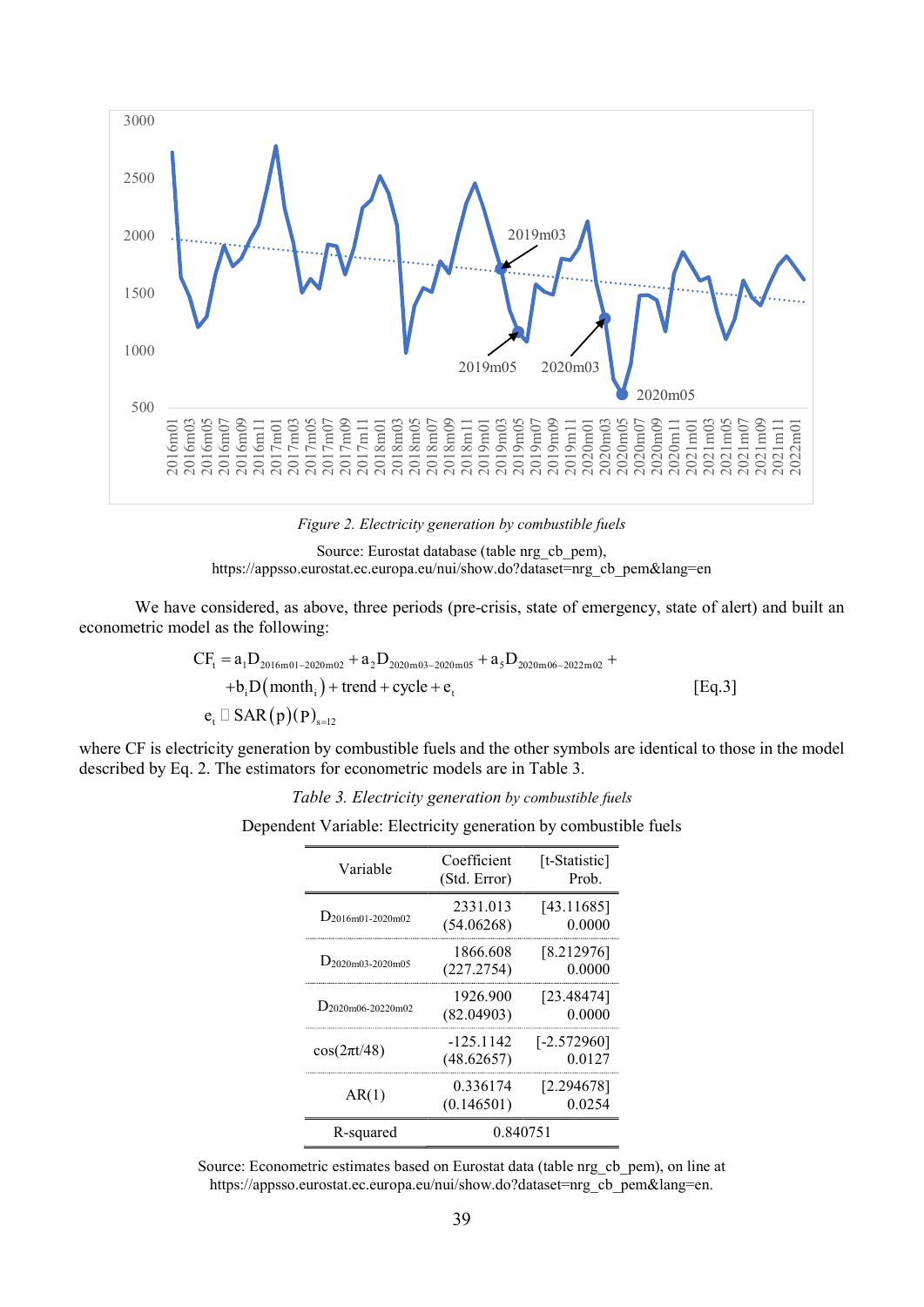All coefficients  $a_i$  are significantly different from zero, at the threshold of 0.1%. The average of electricity generation by combustible fuels during the state of emergency ( $\hat{a}_2 = 1866.6$ ) is significantly smaller than the average after the COVID-19 crisis ( $\hat{a}_1 = 2331.0$ ), when the dynamics were cleansed of cyclical, seasonal, autoregressive and trend effects: the probability associated (in the Wald test) with the hypothesis that the coefficients do not differ significantly (i.e., statistically,  $a_2 = a_1$ ) is around of 0.039, and for  $a_1 = a_2 = a_3$  the probability is less than 0.0001. This means that the COVID-19 pandemic negatively affected the net electricity generation by combustible fuels, especially during the state of emergency period. When we detailed the state of emergency period over months, the model coefficients were not economically significant.

### 3.3. Electricity generation by renewable sources (hydro, wind and solar)

 For the time series electricity generation by combustible fuels (Figure 3) the standard unit root tests (Augmented Dickey-Fuller test, Phillips-Perron test, Dickey-Fuller GLS test, Elliott-Rothenberg-Stock Point-Optimal test, Ng-Perron tests) reject the null hypothesis of unit root at 5% level, in models with constant as exogenous and the Kwiatkowski-Phillips-Schmidt-Shin test statistic do not reject the null of stationarity. Moreover, HEGY test (Hylleberg, Engle, Granger, & Yoo, 1990) rejects the unit roots for all seasonal frequencies, in the models with seasonal dummies. Based on these results, we accept the hypothesis that the series is stationary.

We test whether *electricity generation from renewable sources* (hydro, wind, and solar) during the COVID-19 crisis differs significantly from pre-crisis generation.



Figure 3. Electricity generation by renewable sources (hydro, wind and solar)

Source: Eurostat database (table nrg\_cb\_pem), https://appsso.eurostat.ec.europa.eu/nui/show.do?dataset=nrg\_cb\_pem&lang=en

 We have considered, as above, three periods (pre-crisis, state of emergency, state of alert) and built an econometric model as the following:

$$
Renew_t = a_1D_{2016m01-2020m02} + a_2D_{2020m03-2020m05} + a_5D_{2020m06-2022m02} ++ b_1D(month_1) + trend + cycle + e_t
$$
 [Eq.4]

where Renew is electricity generation by renewable sources (hydro, wind and solar) and the other symbols are identical to those in the model described by Eq. 1. We also estimated a model in which we detailed the state of emergency, by months, similar to Eq. 2. The estimators for econometric models are in Table 4.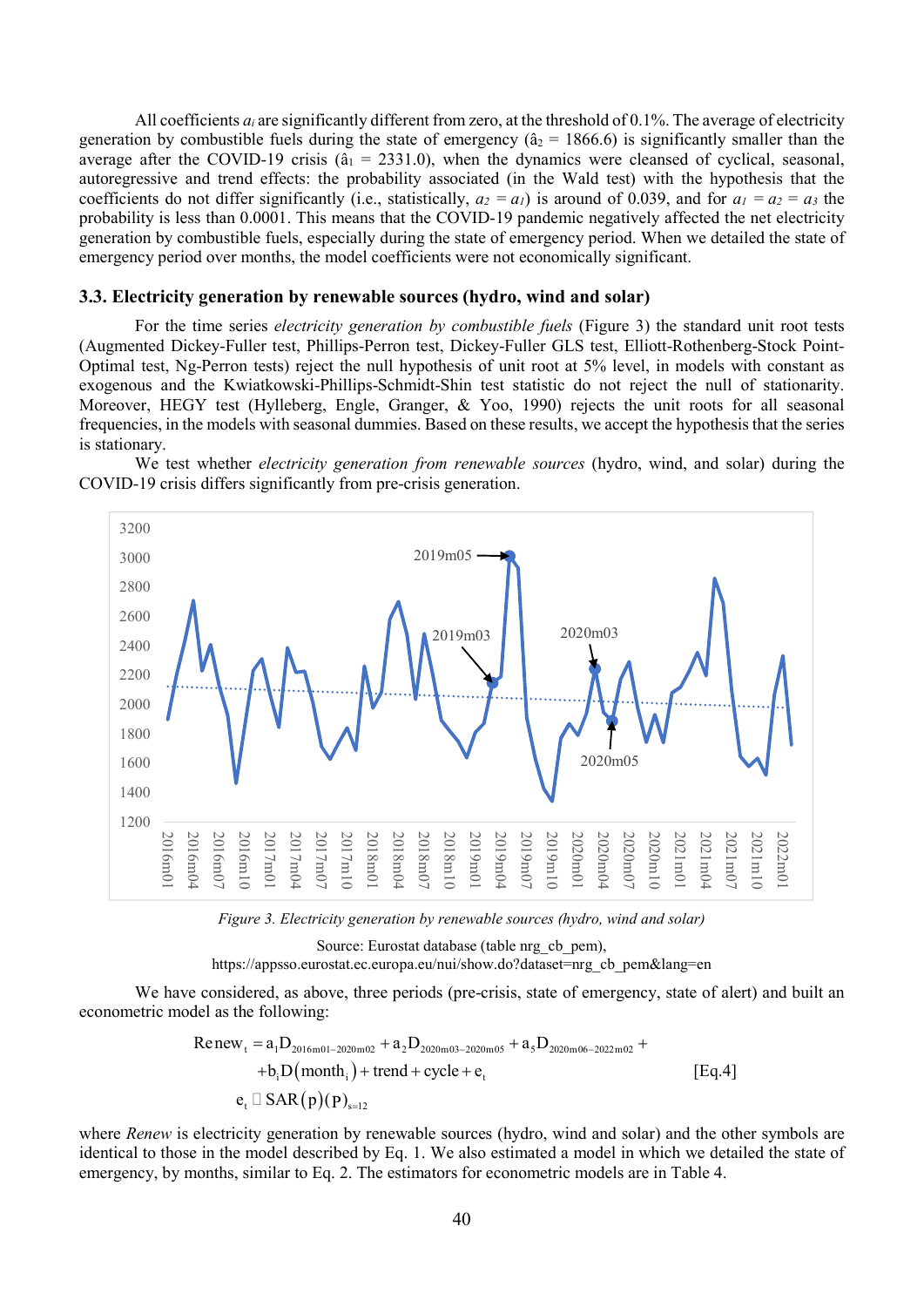| Variable                | Coefficient<br>(Std. Error) | [t-Statistic]<br>Prob.  | Variable              | Coefficient<br>(Std. Error) | [t-Statistic]<br>Prob.  |
|-------------------------|-----------------------------|-------------------------|-----------------------|-----------------------------|-------------------------|
| $D_{2016m01-2020m02}$   | 1992.095<br>(50.02085)      | [39.82529]<br>0.0000    | $D_{2016m01-2020m02}$ | 1988.654<br>(46.21333)      | [43.03203]<br>0.0000    |
| $D_{2020m03-2020m05}$   | 1597.550<br>(228.5363)      | [6.990355]<br>0.0000    |                       |                             |                         |
|                         |                             |                         | $D_{2020m03}$         | 1678.969<br>(601.4599)      | [2.791489]<br>0.0072    |
|                         |                             |                         | $D_{2020m04}$         | 1232.781<br>(417.1901)      | [2.954963]<br>0.0046    |
|                         |                             |                         | $D_{2020m05}$         | 1689.610<br>(301.7218)      | [5.599893]<br>0.0000    |
| $D_{2020m06-2022m02}$   | 2028.967<br>(71.18291)      | [28.50358]<br>0.0000    | $D_{2020m06-2022m02}$ | 2031.560<br>(66.25892)      | [30.66093]<br>0.0000    |
| AR(1)                   | 0.317997<br>(0.126893)      | [2.506027]<br>0.0150    | AR(1)                 | 0.360767<br>(0.130991)      | [2.754132]<br>0.0079    |
| SAR(12)                 | $-0.465966$<br>(0.153064)   | $[-3.044265]$<br>0.0035 | SAR(12)               | $-0.551522$<br>(0.143227)   | $[-3.850671]$<br>0.0003 |
| Monthly dummy variables |                             |                         |                       | Monthly dummy variables     |                         |
| R-squared               |                             | 0.701086                | R-squared             |                             | 0.723497                |

### Table 4. Electricity by renewable sources (hydro, wind and solar)

Dependent Variable: Electricity generation by renewable sources (hydro, wind and solar)

Source: Econometric estimates based on Eurostat data (table nrg\_cb\_pem), on line at https://appsso.eurostat.ec.europa.eu/nui/show.do?dataset=nrg\_cb\_pem&lang=en.

All coefficients  $a_i$  are significantly different from zero, at the threshold of 0.01. The average of electricity generation by renewable sources (hydro, wind, solar) during the state of emergency ( $\hat{a}_2$  = 1597.55) is significantly smaller than the average after the COVID-19 crisis ( $\hat{a}_1$  = 1992.10), when the dynamics were cleansed of cyclical, seasonal, autoregressive and trend effects: the probability associated (in the Wald test) with the hypothesis that the coefficients do not differ significantly (i.e., statistically,  $a_2 = a_1$ ) is around of 0.079. By months, the strongest decline was in April 2020. This means that the COVID-19 pandemic negatively affected the net electricity generation by renewable sources during the state of emergency period. Over the state of alert period, the average  $(\hat{a}_3 = 2028.97)$  is slightly higher than that recorded before the COVID-19 crisis, but the positive difference is not statistically significant. This denotes a return of electricity generation from aggregate renewable sources to the normal pattern.

 These findings contradict certain statements in the literature, for example: "COVID-19 brought a significant decline in energy generation using fossil fuel, while renewable power gained new momentum." (Vara, 2021) and "Renewable energy largely spared from pandemic effects" (Eurostat, 2021). There are also studies that have come to similar conclusions with us: Dong, Ji, Mustafa, & Khursheed (2021, p. 1) found that "COVID-19" pandemic has significantly reduced the renewable energy production in China, both in the short and long run."

 We have detailed the analysis on the main sources of electricity production in Romania (hydropower, wind and solar).

### a. Hydro electricity generation

For the time series *electricity generation by hydro source* (Figure 4) the standard unit root tests (Augmented Dickey-Fuller test, Phillips-Perron test, Dickey-Fuller GLS test, Elliott-Rothenberg-Stock Point-Optimal test, Ng-Perron tests) reject the null hypothesis of unit root at 5% level, in models with constant as exogenous and the Kwiatkowski-Phillips-Schmidt-Shin test statistic do not reject the null of stationarity. Moreover, HEGY test (Hylleberg, Engle, Granger, & Yoo, 1990) rejects the unit roots for all seasonal frequencies, in the models with seasonal dummies. Based on these results, we accept the hypothesis that the series is stationary.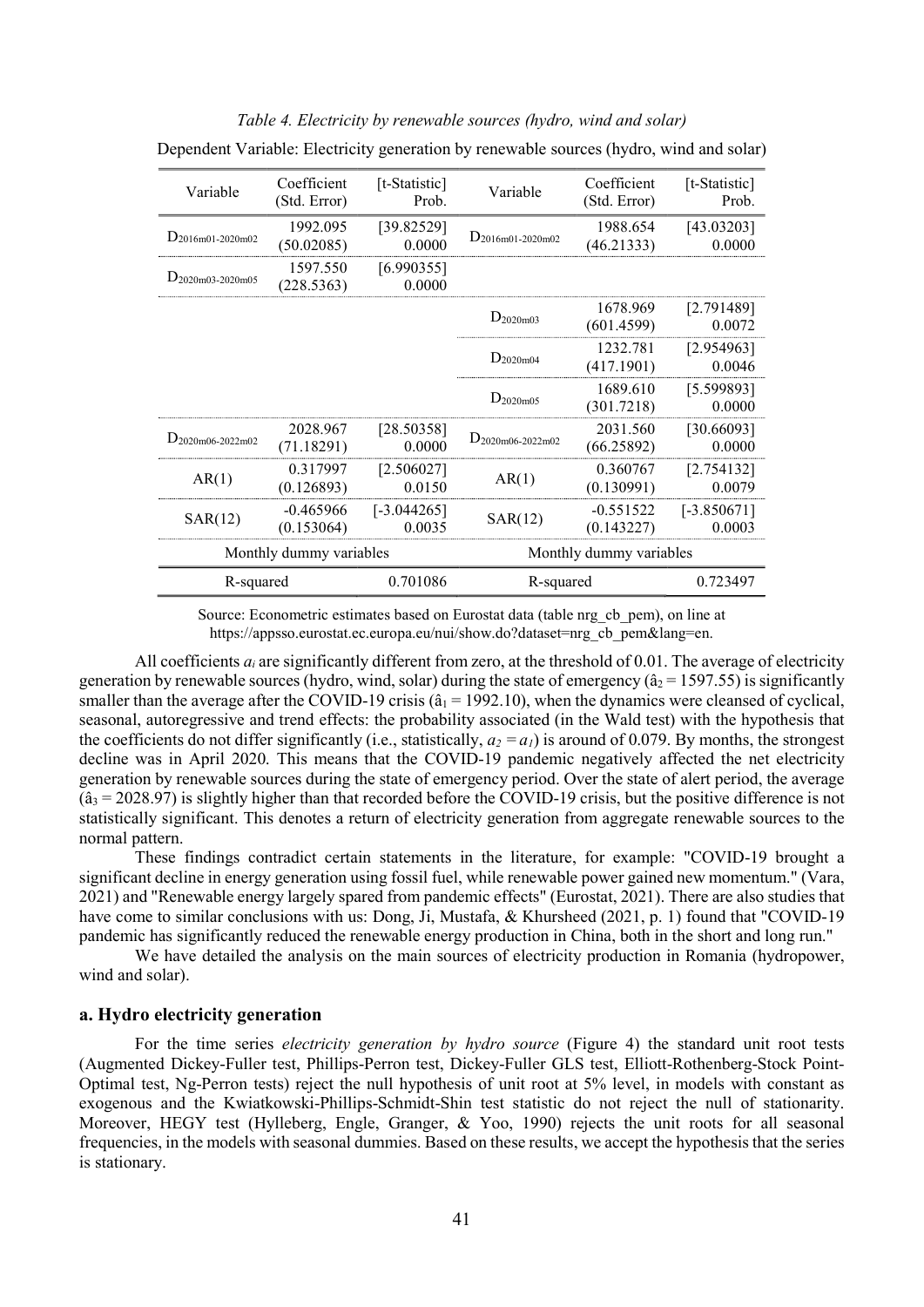

Figure 4. Electricity generation by hydro sources

Source: Eurostat database (table nrg\_cb\_pem), https://appsso.eurostat.ec.europa.eu/nui/show.do?dataset=nrg\_cb\_pem&lang=en

We test whether *electricity generation from hydro sources* during the COVID-19 crisis differs significantly from pre-crisis generation.

 We have considered, as above, three periods (pre-crisis, state of emergency, state of alert) and built an econometric model as the following:

$$
Hydro_{t} = a_{1}D_{2016m01-2020m02} + a_{2}D_{2020m03-2020m05} + a_{5}D_{2020m06-2022m02} ++ b_{i}D(month_{i}) + trend + cycle + e_{t}
$$
\n
$$
e_{t} \Box SAR(p)(P)_{s=12}
$$
\n[Eq.5]

where Hydro is electricity generation by hydro sources and the other symbols are identical to those in the model described by Eq. 1. We also estimated a model in which we detailed the state of emergency, by months, similar to Eq. 2. The estimators for econometric models are in Table 5.

|  |  |  | Dependent Variable: Electricity generation by hydro sources |
|--|--|--|-------------------------------------------------------------|
|  |  |  |                                                             |

| Variable              | Coefficient<br>(Std. Error) | [t-Statistic]<br>Prob. | Variable              | Coefficient<br>(Std. Error) | [t-Statistic]<br>Prob. |
|-----------------------|-----------------------------|------------------------|-----------------------|-----------------------------|------------------------|
| $D_{2016m01-2020m02}$ | 1167.401<br>(62.98506)      | [18.53457]<br>0.0000   | $D_{2016m01-2020m02}$ | 1165.228<br>(61.76362)      | [18.86594]<br>0.0000   |
| $D_{2020m03-2020m05}$ | 546.9054<br>(154.0143)      | [3.551004]<br>0.0008   |                       |                             |                        |
|                       |                             |                        | $D_{2020m03}$         | 595.7222<br>(219.3298)      | [2.716102]<br>0.0088   |
|                       |                             |                        | $D_{2020m04}$         | 280.9938<br>(436.2650)      | [0.644090]<br>0.5221   |
|                       |                             |                        | $D_{2020m05}$         | 558.2846<br>(261.5807)      | [2.134273]             |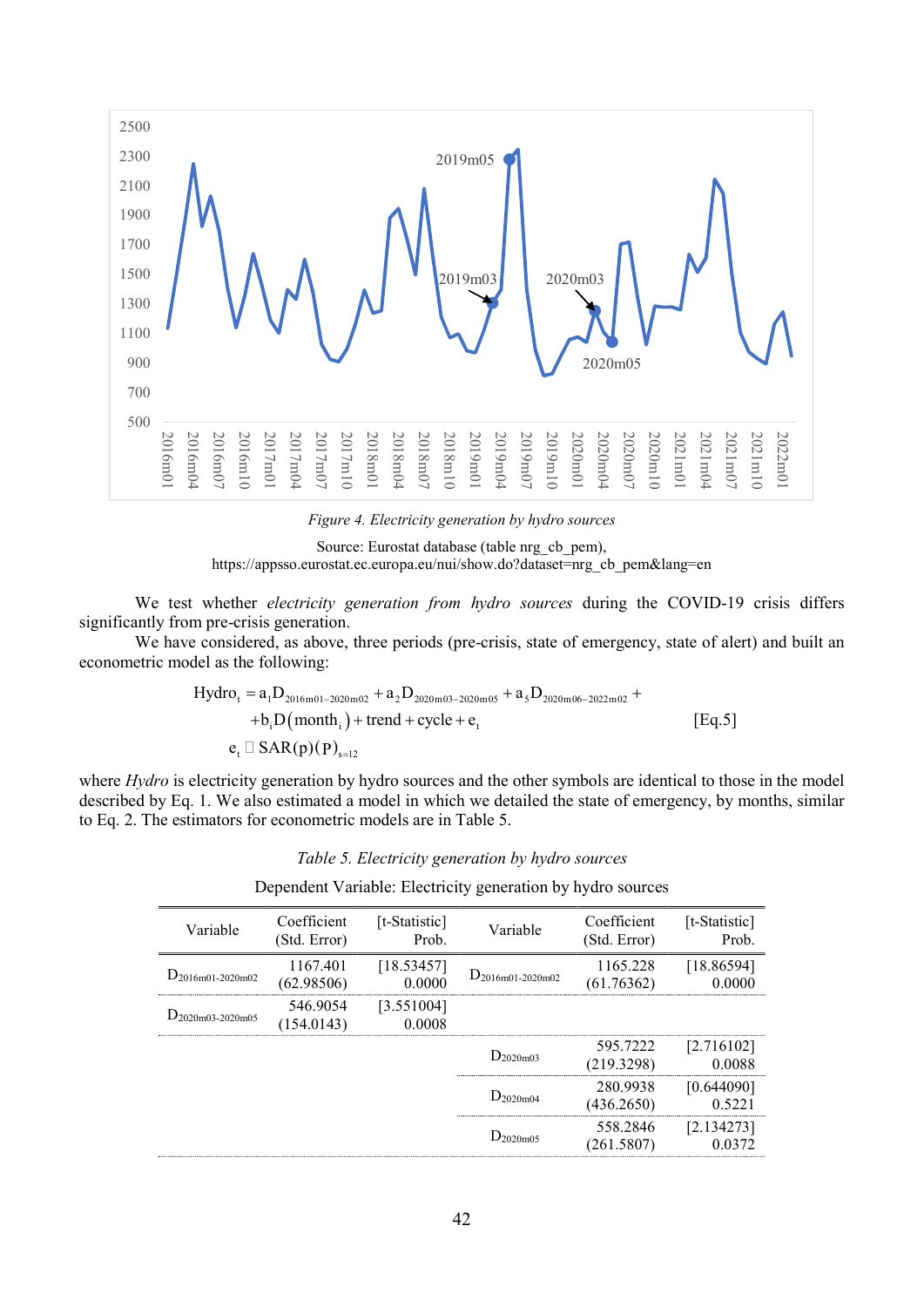| Variable                | Coefficient<br>(Std. Error) | [t-Statistic]<br>Prob.    | Variable              | Coefficient<br>(Std. Error) | [t-Statistic]<br>Prob.  |
|-------------------------|-----------------------------|---------------------------|-----------------------|-----------------------------|-------------------------|
| $D_{2020m06-2022m02}$   | 1212.370<br>(96.80410)      | 1217.532<br>(99.23301)    | $D_{2020m06-2022m02}$ | 1217.532<br>(99.23301)      | [12.26943]<br>0.0000    |
| AR(1)                   | 0.507172<br>(0.111065)      | 0.537342<br>(0.105360)    | AR(1)                 | 0.537342<br>(0.105360)      | [5.100040]<br>0.0000    |
| SAR(12)                 | $-0.649293$<br>(0.102385)   | $-0.680558$<br>(0.114071) | SAR(12)               | $-0.680558$<br>(0.114071)   | $[-5.966112]$<br>0.0000 |
| Monthly dummy variables |                             |                           |                       | Monthly dummy variables     |                         |
| R-squared               |                             | 0.813975                  | R-squared             |                             | 0.825524                |
|                         |                             |                           |                       |                             |                         |

Source: Econometric estimates based on Eurostat data (table nrg\_cb\_pem), on line at https://appsso.eurostat.ec.europa.eu/nui/show.do?dataset=nrg\_cb\_pem&lang=en.

 Except for the coefficients of the dummy variables attached to March 2020 and April 2020, all other coefficients in both models are significantly different from zero at the 0.01 threshold. The average of electricity generation by hydro sources during the state of emergency ( $\hat{a}_2$  = 546.91) is significantly smaller than the average after the COVID-19 crisis ( $\hat{a}_1$  = 1167.40), when the dynamics were cleansed of cyclical, seasonal, autoregressive and trend effects: the probability associated (in the Wald test) with the hypothesis that the coefficients do not differ significantly (i.e., statistically,  $a_2 = a_1$ ) is 0.0001. By months, the strongest decline was in April 2020. This means that the COVID-19 pandemic negatively affected the net electricity generation by hydro sources during the state of emergency period. Over the state of alert period, the average  $(\hat{a}_3 = 1217.53)$  is slightly higher than that recorded before the COVID-19 crisis, and the positive difference is statistically significant (for Wald test on  $a_3 = a_1$ , the probability is 0.049). This denotes a return of electricity generation from hydro sources to the normal pattern (even with a slight growth).

### b. Wind electricity generation

For the time series wind electricity generation (Figure 5) the standard unit root tests (Augmented Dickey-Fuller test, Phillips-Perron test, Dickey-Fuller GLS test, Elliott-Rothenberg-Stock Point-Optimal test, Ng-Perron tests) reject the null hypothesis of unit root at 1% level, in models with constant as exogenous and the Kwiatkowski-Phillips-Schmidt-Shin test statistic do not reject the null of stationarity. Moreover, HEGY test (Hylleberg, Engle, Granger, & Yoo, 1990) rejects the unit roots for all seasonal frequencies, in the models with seasonal dummies. Based on these results, we accept the hypothesis that the series is stationary.



Figure 5. Wind electricity generation

Source: Eurostat database (table nrg\_cb\_pem), https://appsso.eurostat.ec.europa.eu/nui/show.do?dataset=nrg\_cb\_pem&lang=en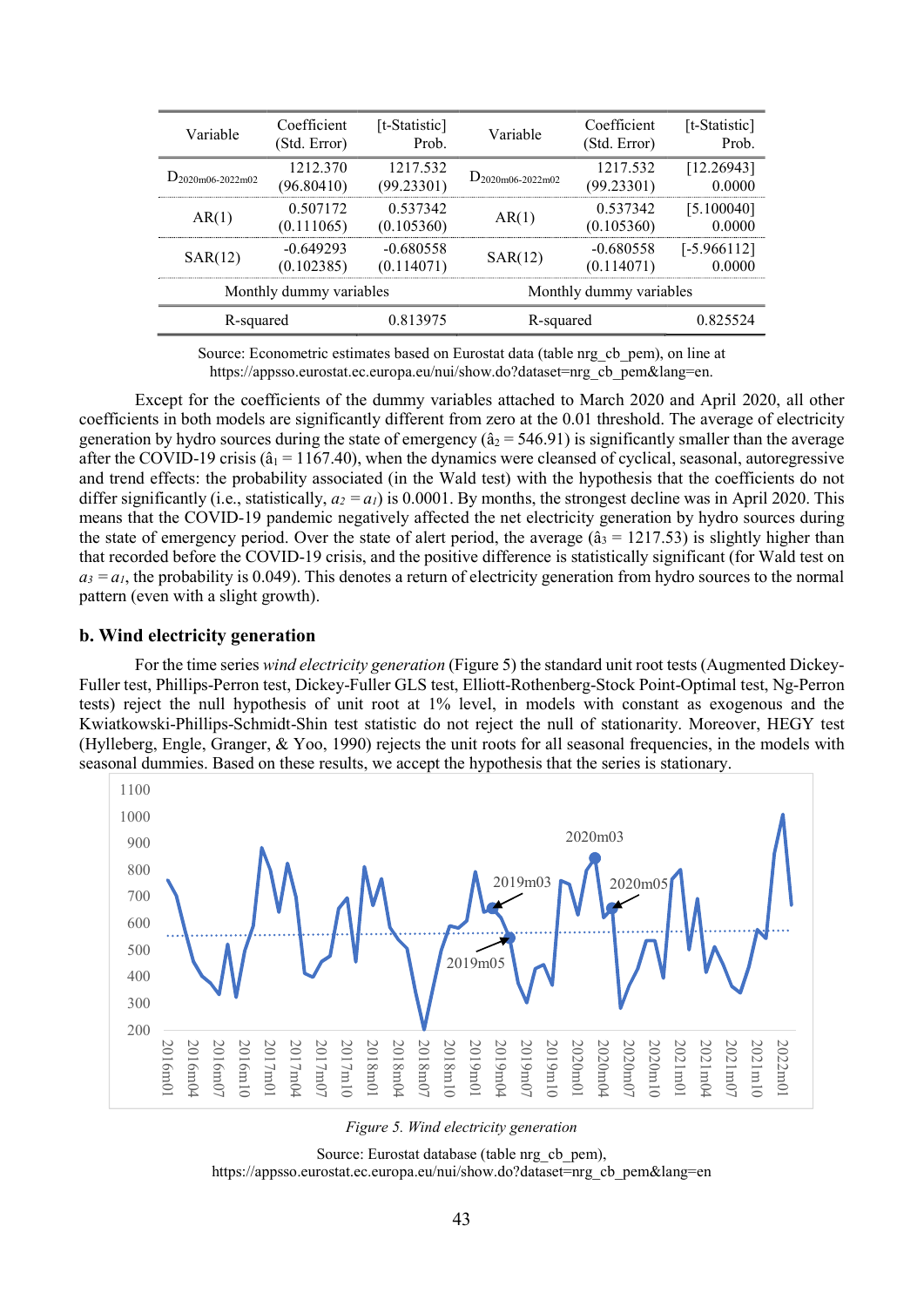We test whether *wind electricity generation* during the COVID-19 crisis differs significantly from precrisis pattern production. We have considered, as above, three periods (pre-crisis, state of emergency, state of alert) and built an econometric model as the following:

We test whether *wind electricity generation* during the COVID-19 crisis differs significantly from prec-  
crisis pattern production. We have considered, as above, three periods (pre-crisis, state of emergency, state of  
alert) and built an econometric model as the following:  
\n
$$
\begin{aligned}\n\text{Wind}_t &= a_1 D_{2016 \text{m01}-2020 \text{m02}} + a_2 D_{2020 \text{m03}-2020 \text{m05}} + a_3 D_{2020 \text{m06}-2022 \text{m02}} + \\
&\quad + b_i D \text{(month}_i) + \text{trend} + \text{cycle} + e_t \\
&\quad e_t \Box \text{ SAR}(p) (P)_{s=12}\n\end{aligned}
$$
\nwhere *Wind* is wind electricity generation and the other symbols are identical to those in the model described by  
\nEq. 1. We also estimated a model in which we detailed the state of emergency, by months, similar to Eq. 2. The

where *Wind* is wind electricity generation and the other symbols are identical to those in the model described by Eq. 1. We also estimated a model in which we detailed the state of emergency, by months, similar to Eq. 2. The estimators for econometric models are in Table 5.

#### Table 6. Wind electricity generation

| Variable                | Coefficient<br>(Std. Error) | [t-Statistic]<br>Prob. | Variable                | Coefficient<br>(Std. Error) | [t-Statistic]<br>Prob. |
|-------------------------|-----------------------------|------------------------|-------------------------|-----------------------------|------------------------|
| $D_{2016m01-2020m02}$   | 784.0107<br>(28.34712)      | [27.65751]<br>0.0000   | $D_{2016m01-2020m02}$   | 784.0107<br>(28.67771)      | [27.33868]<br>0.0000   |
| $D_{2020m03-2020m05}$   | 927.0204<br>(67.84051)      | [13.66470]<br>0.0000   |                         |                             |                        |
|                         |                             |                        | $D_{2020m03}$           | 959.7538<br>(112.2423)      | [8.550734]<br>0.0000   |
|                         |                             |                        | $D_{2020m04}$           | 858.1538<br>(112.2423)      | [7.645549]<br>0.0000   |
|                         |                             |                        | $D_{2020m05}$           | 963.1538<br>(112.2423)      | [8.581025]<br>0.0000   |
| $D_{2020m06-2022m02}$   | 776.7258<br>(32.51755)      | [23.88636]<br>0.0000   | $D_{2020m06-2022m02}$   | 776.7258<br>(32.89678)      | [23.61100]<br>0.0000   |
| Monthly dummy variables |                             |                        | Monthly dummy variables |                             |                        |
| R-squared               |                             | 0.726979               | R-squared               |                             | 0.729735               |

#### Dependent Variable: Wind electricity generation

Source: Econometric estimates based on Eurostat data (table nrg\_cb\_pem), on line at https://appsso.eurostat.ec.europa.eu/nui/show.do?dataset=nrg\_cb\_pem&lang=en.

All coefficients  $a_i$  are significantly different from zero, at the threshold of 0.0001. We did not identify seasonal autoregressive (SAR) structures, trend, or cycle. The average of wind electricity generation during the state of emergency ( $\hat{a}_2 = 927.02$ ) is significantly higher than the pre-crisis average ( $\hat{a}_1 = 784.01$ ), when the dynamics were cleansed of cyclical, seasonal, autoregressive and trend effects: the probability associated (in the Wald test) with the hypothesis that the coefficients do not differ significantly (i.e., statistically,  $a_2 = a_1$ ) is 0.025. The average values are higher than those recorded before the COVID-19 pandemic during all the months of emergency period. This means that the COVID-19 pandemic does not affect the wind electricity generation during the state of emergency period. Over the state of alert period, the average  $(\hat{a}_3 = 776.7258)$  is close to precrisis value and this denotes a return to the normal pattern.

### c. Solar (photovoltaic) electricity generation

For the time series *solar (photovoltaic) electricity generation* (Figure 6) the standard unit root tests (Augmented Dickey-Fuller test, Phillips-Perron test) reject the null hypothesis of unit root at 1% level, in models with constant as exogenous and the Kwiatkowski-Phillips-Schmidt-Shin test statistic do not reject the null of stationarity. Moreover, HEGY test (Hylleberg, Engle, Granger, & Yoo, 1990) rejects the unit roots for all seasonal frequencies, in the models with seasonal dummies. Based on these results, we accept the hypothesis that the series is stationary.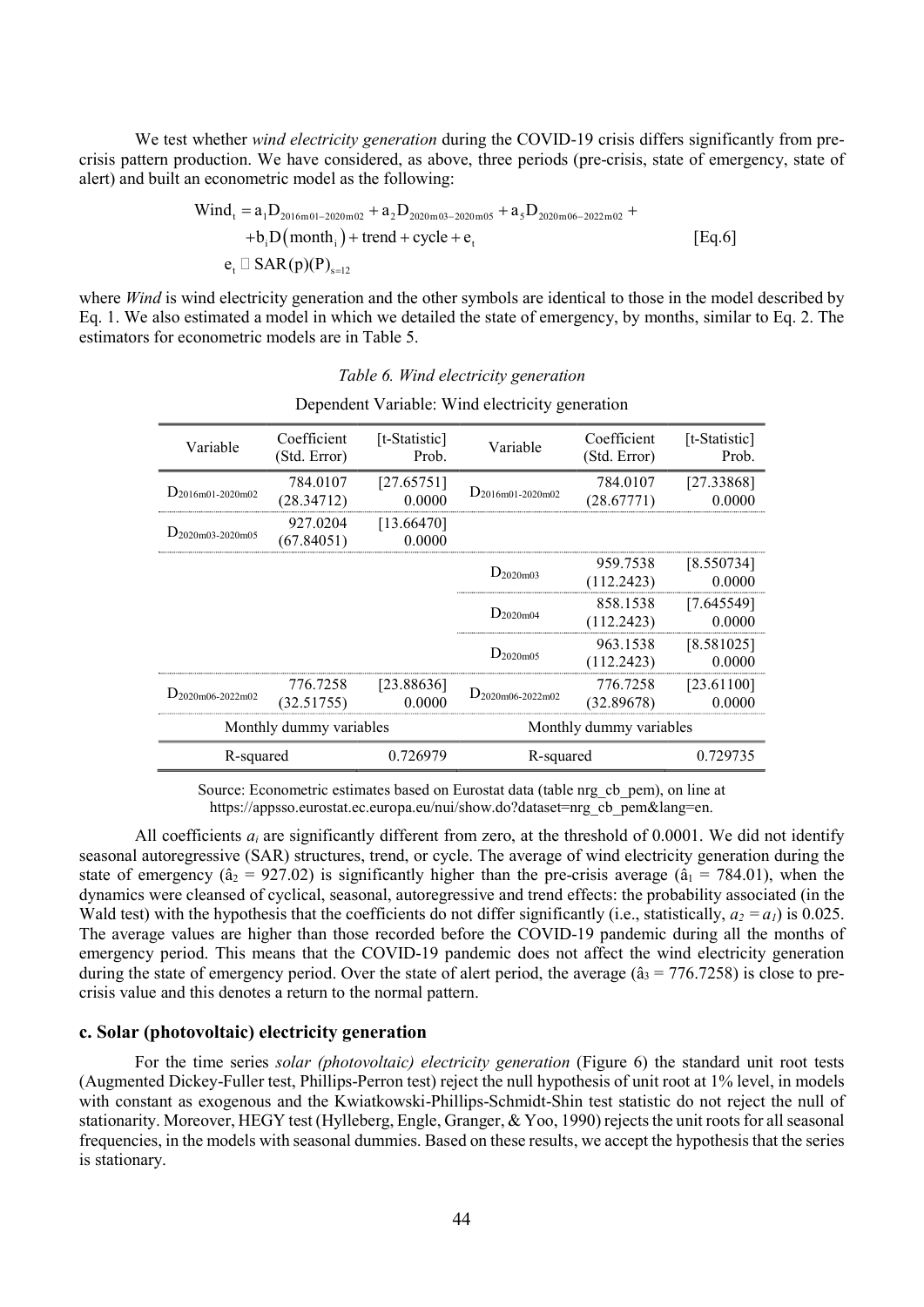

Figure 6. Solar (photovoltaic) electricity generation



We test whether solar (photovoltaic) electricity during the COVID-19 crisis differs significantly from pre-crisis pattern production. We have considered, as above, three periods (pre-crisis, state of emergency, state of alert) and built an econometric model as the following:

$$
Solar_{t} = a_{1}D_{2016m01-2020m02} + a_{2}D_{2020m03-2020m05} + a_{5}D_{2020m06-2022m02} ++ b_{i}D(month_{i}) + trend + cycle + e_{t}
$$
\n
$$
e_{t} \Box SAR(p)(P)_{s=12}
$$
\n[Eq.7]

where *Solar* is solar (photovoltaic) electricity generation and the other symbols are identical to those in the model described by Eq. 1. We also estimated a model in which we detailed the state of emergency, by months, similar to Eq. 2. The estimators for econometric models are in Table 7.

Table 7. Solar (photovoltaic) electricity

Dependent Variable: Solar (photovoltaic) electricity generation

| Variable              | Coefficient<br>(Std. Error) | [t-Statistic]<br>Prob. | Variable              | Coefficient<br>(Std. Error) | [t-Statistic]<br>Prob. |
|-----------------------|-----------------------------|------------------------|-----------------------|-----------------------------|------------------------|
| $D_{2016m01-2020m02}$ | 58.64311<br>(2.991507)      | [19.60320]<br>0.0000   | $D_{2016m01-2020m02}$ | 58.49432<br>(2.640023)      | [22.15675]<br>0.0000   |
| $D_{2020m03-2020m05}$ | 52.82115<br>(9.184318)      | [5.751233]<br>0.0000   |                       |                             |                        |
|                       |                             |                        | $D_{2020m03}$         | 74.48598<br>(14.64677)      | [5.085488]<br>0.0000   |
|                       |                             |                        | $D_{2020m04}$         | 59.56651<br>(14.79459)      | [4.026236]<br>0.0002   |
|                       |                             |                        | $D_{2020m05}$         | 21.45024<br>(14.21183)      | [1.509322]<br>0.1384   |
| $D_{2020m06-2022m02}$ | 51.20313<br>(3.392917)      | [15.09118]<br>0.0000   | $D_{2020m06-2022m02}$ | 51.25087<br>(3.015039)      | [16.99841]<br>0.0000   |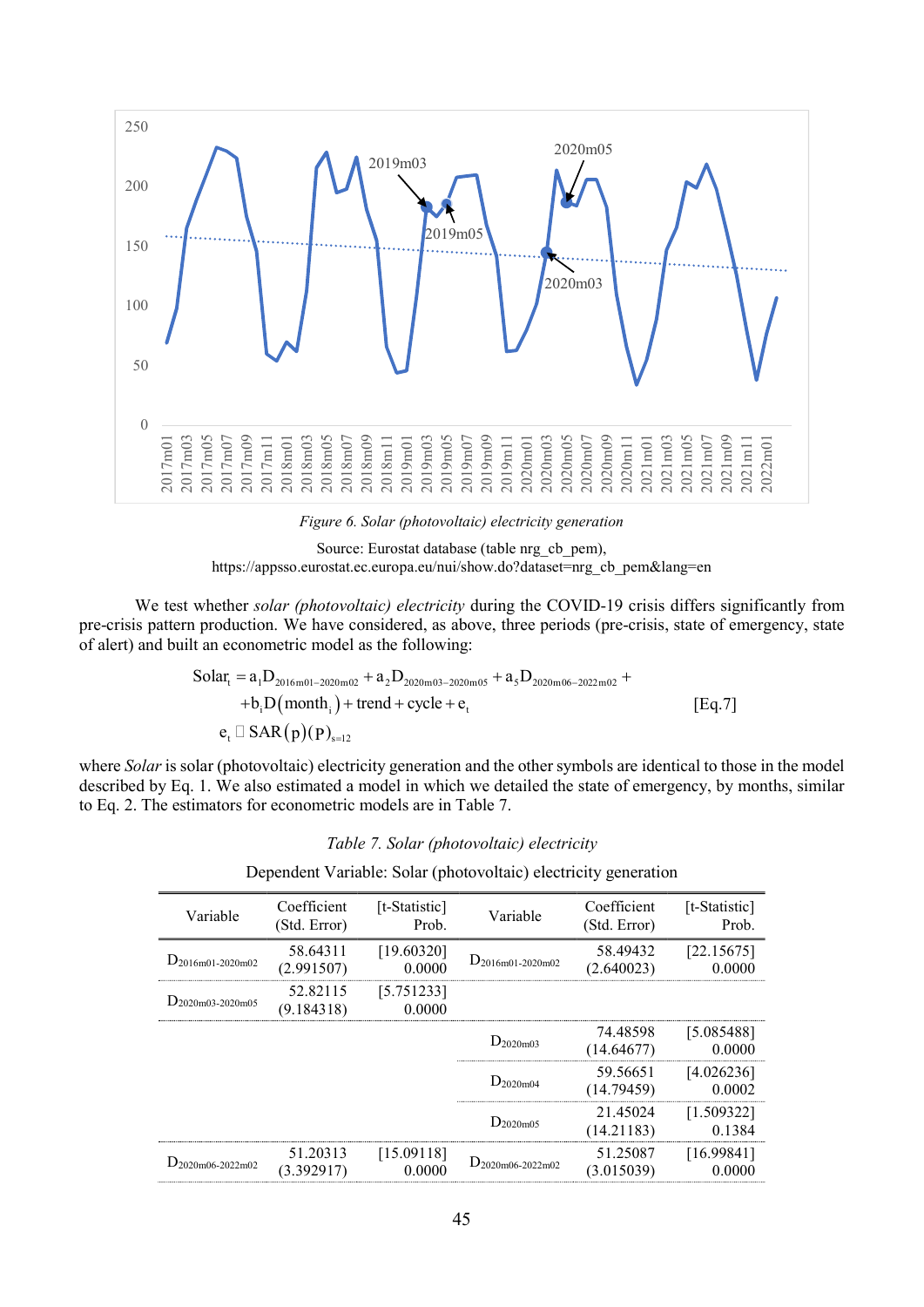| Variable                | Coefficient<br>(Std. Error) | [t-Statistic]<br>Prob.  | Variable                | Coefficient<br>(Std. Error) | [t-Statistic]<br>Prob.  |
|-------------------------|-----------------------------|-------------------------|-------------------------|-----------------------------|-------------------------|
| $cos(2\pi t/6)$         | 18.17438<br>(5.612054)      | [3.238454]<br>0.0022    | $cos(2\pi t/6)$         | 18.03467<br>(4.944337)      | [3.647540]<br>0.0007    |
| SAR(12)                 | $-0.440513$<br>(0.116588)   | $[-3.778386]$<br>0.0005 | SAR(12)                 | $-0.543663$<br>(0.118320)   | $[-4.594851]$<br>0.0000 |
| Monthly dummy variables |                             |                         | Monthly dummy variables |                             |                         |
| R-squared               |                             | 0.959373                | R-squared               |                             | 0.729735                |

Source: Eurostat database (table nrg\_cb\_pem),

https://appsso.eurostat.ec.europa.eu/nui/show.do?dataset=nrg\_cb\_pem&lang=en

 Except for the coefficients of the dummy variables attached to May 2020, all other coefficients in both models are significantly different from zero at the 0.001 threshold. The average of Solar (photovoltaic) electricity generation during the state of emergency ( $\hat{a}_2 = 52.82$ ) is close to the average after the COVID-19 crisis  $(a<sub>1</sub> = 58.64)$ , when the dynamics were cleansed of cyclical, seasonal, autoregressive and trend effects: the probability associated (in the Wald test) with the hypothesis that the coefficients do not differ significantly (i.e., statistically,  $a_2 = a_1$ ) is 0.502. By months, in March 2020, the average is higher than in normal times, but in May 2020 there was a sharp decrease. This means that the COVID-19 pandemic does not affect Solar (photovoltaic) electricity generation during the state of emergence. Over the state of alert period, the average ( $\hat{a}_3 = 51.2$ ) is slightly lower than that recorded before the COVID-19 crisis, and the negative difference is statistically significant (for Wald test on  $a_3 = a_1$ , the probability is 0.015).

## 4. Conclusions

 The COVID-19 pandemic has directly affected Romania's economy since March 2020. Statistically, the Gross Domestic Product decreased in 2020 compared to 2019 by -3.7% (according to Eurostat data, GDP and main components, table nama 10 gdp). These developments have influenced the consumption and production of electricity. Total net electricity generation decreased from 53874 million kilowatt-hours in 2019 to 50693 in 2020 and recovered to 53702 in 2021. Electricity generation by renewable sources (hydro, wind, solar) slowly decreased in 2020, at 23767 mil. KWh, from 23937 mil. KWh in 2019 and increased in 2021, to 25017 mil. KWh (data are calculated from Eurostat database, table nrg\_cb\_pem).

 In this paper, we have not made a simple statistical comparison between electricity production (total and on generation sources) during the COVID-19 crisis and production in normal times (before the crisis). We built econometric models to evaluate the autoregressive, cyclical and seasonal components in electricity generation dynamics, as well as long-term trends. After removing these structural elements from the production dynamics by generation sources, we compared the evolution during the pandemic (separately for the state of emergency, when the restrictions were stronger and the state of alert, when the restrictions were progressively relaxed) with the production dynamics from normal times (before the COVID-19 crisis). We found, for Romania, the following:

- $\checkmark$  The COVID-19 pandemic negatively affected the Romanian *total* net electricity generation in April 2020 (April 2020 is the only month that was fully covered by the state of emergency) and did not significantly affect the pattern of production in the other months of the emergency and alert states.
- $\checkmark$  The COVID-19 pandemic negatively affected the net electricity generation by *combustible fuels* during the state of emergency period and the pattern of electricity generation in state of alert returned to the precrisis standing.
- $\checkmark$  The average of electricity generation by *renewable sources* (hydro, wind, solar) during the state of emergency is significantly smaller than the average before the COVID-19 crisis. By months, the strongest decline was in April 2020. Over the state of alert period, the average of electricity production by renewable sources is slightly higher than that recorded before the COVID-19 crisis. This denotes a return of electricity generation from aggregate renewable sources to the normal pattern.
- $\checkmark$  The average of electricity generation by *hydro sources* during the state of emergency is significantly smaller than the average before the COVID-19 crisis. Over the state of alert period, the average is slightly higher than that recorded before the COVID-19 crisis, and the positive difference is statistically significant: COVID-19 crisis negatively affected the net electricity generation by hydro sources during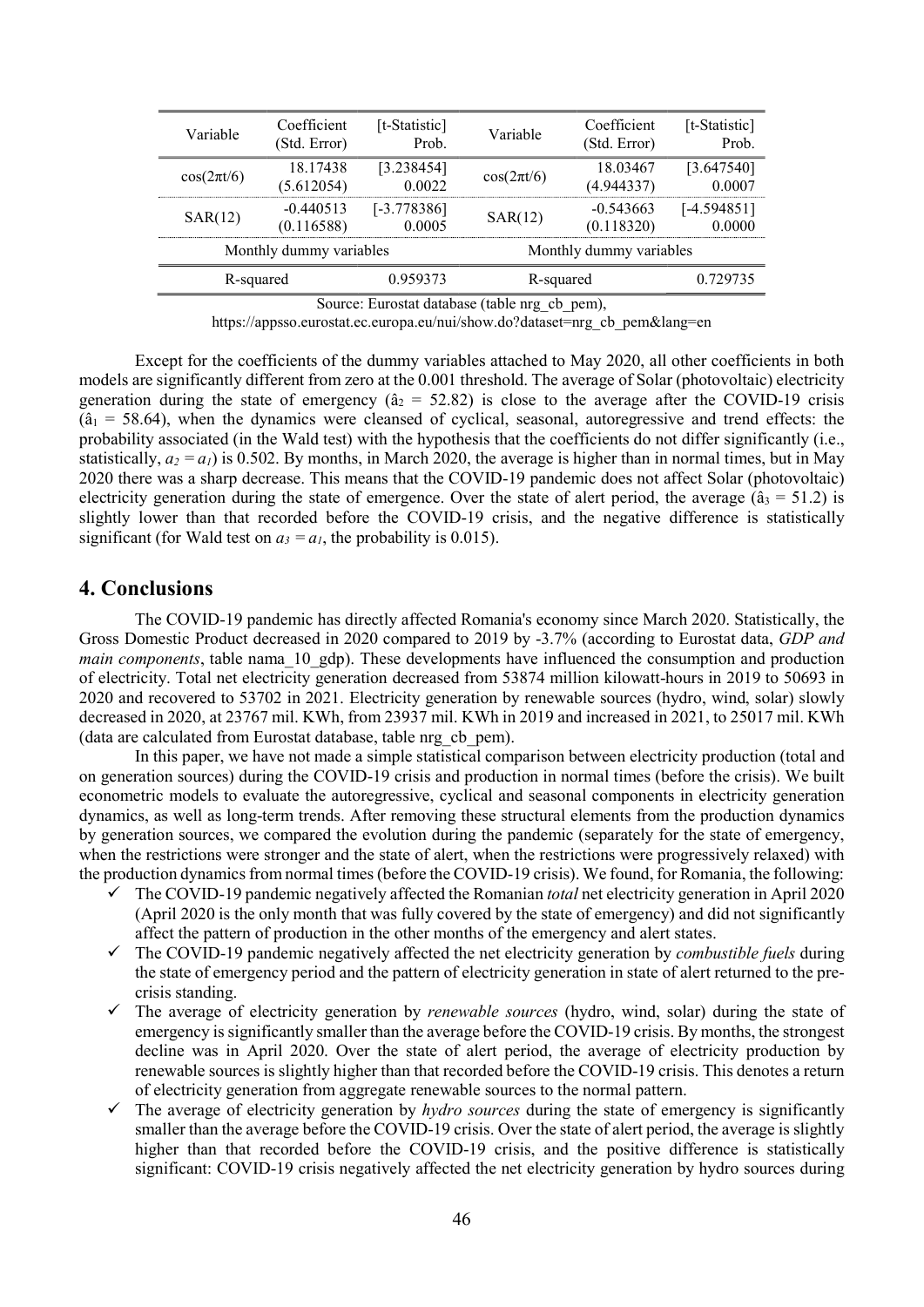the state of emergency period and there is a return to the normal pattern (even with a slight growth) during the state of alert.

- $\checkmark$  The average of *wind electricity generation* is significantly higher than the pre-crisis average, during the state of emergency and return to normal pattern over the state of alert.
- The average of solar (photovoltaic) electricity generation during the state of emergency is close to the average before the COVID-19 crisis, but over the state of alert period, the average is slightly lower than that recorded before the COVID-19 crisis, and the negative difference is statistically significant.

 All those findings are under the hypothesis that the dynamics were cleaned from the autoregressive, cyclical and seasonal components, as well as long-term trends.

#### References:

- [1] Agdas, D., & Barooah, P. (2020). Impact of the COVID-19 Pandemic on the U.S. Electricity Demand and Supply: An Early View From Data. IEEE Access, 8, 151523-151534. doi:10.1109/ACCESS.2020.3016912
- [2] Au, J., Saldaña, J. J., Spanswick, B., & Santerre, J. (2020). Forecasting Power Consumption in Pennsylvania During the COVID-19 Pandemic: A SARIMAX Model with External COVID-19 and Unemployment Variables. SMU Data Science Review, 3(2), Article 6. Retrieved November 5, 2021, from : https://scholar.smu.edu/datasciencereview/vol3/iss2/6
- [3] Balest, J., & Stawinoga, A. E. (2022, March). Social practices and energy use at home during the first Italian lockdown due to Covid-19. Sustainable Cities and Society, 78(103536), 13p. doi: 10.1016/j.scs.2021.103536
- [4] Bover, O., Fabra, N., García-Uribe, S., Lacuesta, A., & Ramos, R. (2021). Firms and Households during the Pandemic: What do we learn from their electricity consumption? Working papers, Universidad Carlos III Madrid, Departamento de Economia, Madrid. Retrieved November 5, 2021, from https://eel107.s3.us-east-2.amazonaws.com/EEL\_112.pdf
- [5] Dong, C., Ji, D., Mustafa, F., & Khursheed, A. (2021, November 29). Impacts of COVID-19 pandemic on renewable energy production in China: transmission mechanism and policy implications. Economic Research-Ekonomska Istraživanja, p. 15p. doi:10.1080/1331677X.2021.2005651
- [6] Eurostat. (2021). Renewable energy largely spared from pandemic effects. Product Eurostat News, European Commission. Retrieved May 19, 2022, from https://ec.europa.eu/eurostat/web/products-eurostat-news/-/ddn-20210629-1
- [7] Goddard, I. (2020, March 31). National lockdown effects on European electricity consumption and system planning. (I. Home, Ed.) Retrieved May 1, 2022, from Invenia Blog: https://invenia.github.io/blog/2020/03/31/covid-part1/
- [8] Hemrit, W., & Benlagha, N. (2021, November). Does renewable energy index respond to the pandemic uncertainty? Renewable Energy, 177, pp. 336-347. doi:10.1016/j.renene.2021.05.130
- [9] Hylleberg, S., Engle, R. F., Granger, C. W., & Yoo, B. S. (1990). Seasonal integration and cointegration. Journal of Econometrics, 44(1-2), 215-238.
- [10]Iancu, I. A., Darab, C. P., & Cîrstea, Ș. D. (2021). The Effect of the COVID-19 Pandemic on the Electricity Consumption in Romania. Energies, 14(3146), 16p. Retrieved December 6, 2021, from https://doi.org/10.3390/en14113146
- [11] International Energy Agency. (2021). World Energy Outlook (WEO). International Energy Agency, Directorate of Sustainability, Technology and Outlooks. Paris: IEA Publications. Retrieved December 15, 2021, from https://www.iea.org/reports/world-energy-outlook-2021
- [12]International Energy Agency. (2022). Exploring the impacts of the Covid-19 pandemic on global energy markets, energy resilience, and climate change. Paris: IEA. Retrieved February 15, 2022, from https://www.iea.org/topics/covid-19
- [13]Jula, D., & Jula, N.-M. (2019). Econometria seriilor de timp. București: Mustang.
- [14]Jula, D.-M. (2021a). Impact of the COVID-19 Pandemic on the Romanian Electricity Consumption. Global Economic Observer, 9(1), 166-179. Retrieved November 4, 2021, from http://www.globeco.ro/wpcontent/uploads/vol/split/vol\_9\_no\_1/geo\_2021\_vol9\_no1\_art\_019.pdf
- [15]Jula, D.-M. (2021b). Analysis of the Changes Induced by the COVID-19 Crisis in the Structure of Daily Electricity Consumption. In L. Chivu, V. Franc-Ioan, & A.-J. Vasile, The crisis after the crisis. When and how the New Normal will be (Proceedings of the 7th International Conference ESPERA 2021). Bucharest: Sciendo.
- [16]Khanna, M. (2021, March). COVID-19: A Cloud with a Silver Lining for Renewable Energy? Applied Economic Perspectives and Policy, 43(1), pp. 73-85. doi:10.1002/aepp.13102
- [17]Kies, A., Schyska, B. U., Bilousova, M., El Sayed, O., Jurasz, J., & Stoecker, H. (2021). Critical review of renewable generation datasets and their implications for European power system models. Renewable and Sustainable Energy Reviews, 152. Retrieved December 6, 2021, from https://doi.org/10.1016/j.rser.2021.111614